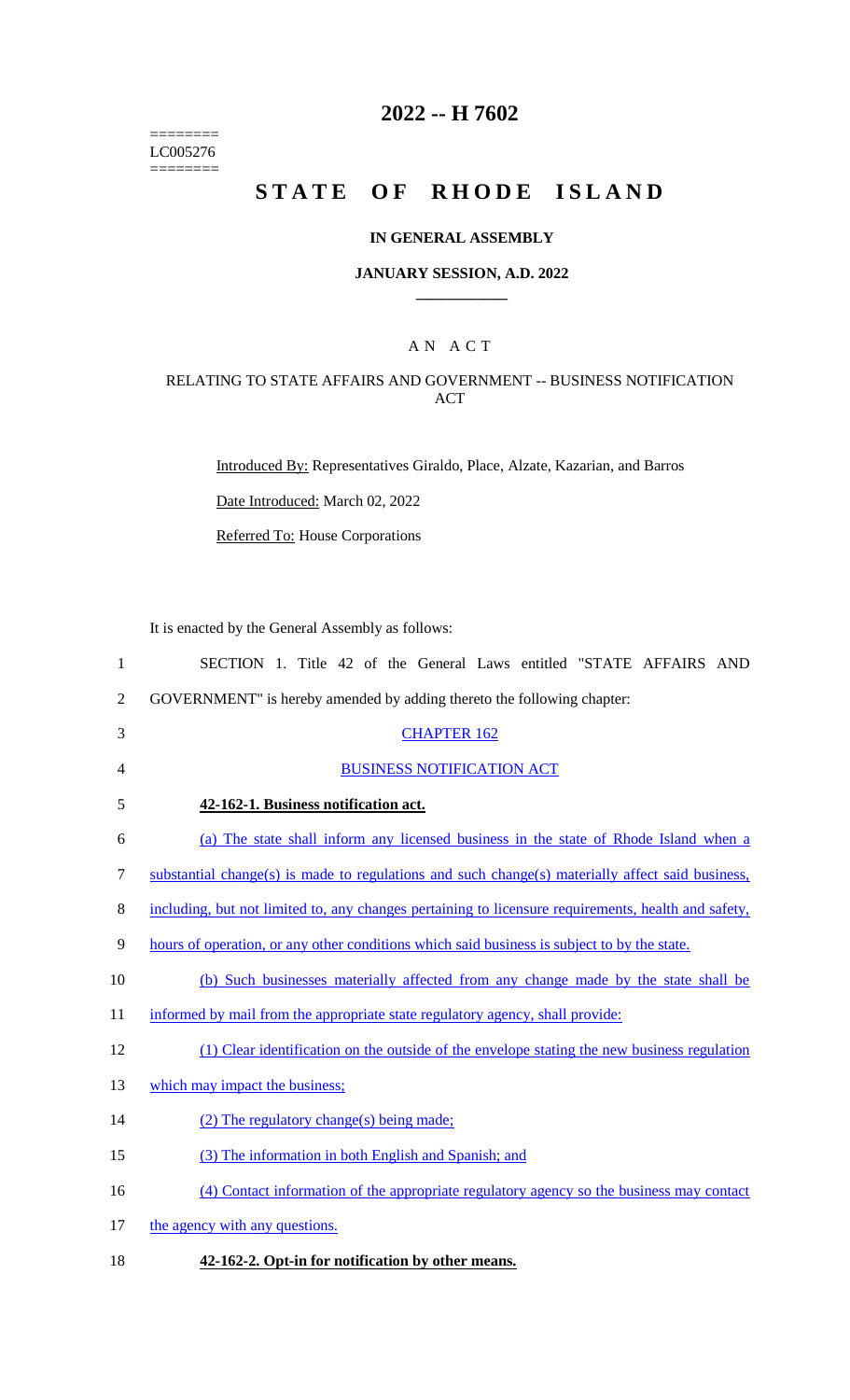- 1 Any business may inform its pertinent regulatory agency to receive notification of a
- 2 regulation change(s) by email, phone call or text message instead of by mail. If a business does not
- 3 inform its regulatory agency of alternative means of notification, it shall be notified pursuant to §
- 4 42-162-1.
- 5 SECTION 2. This act shall take effect upon passage.

======== LC005276 ========